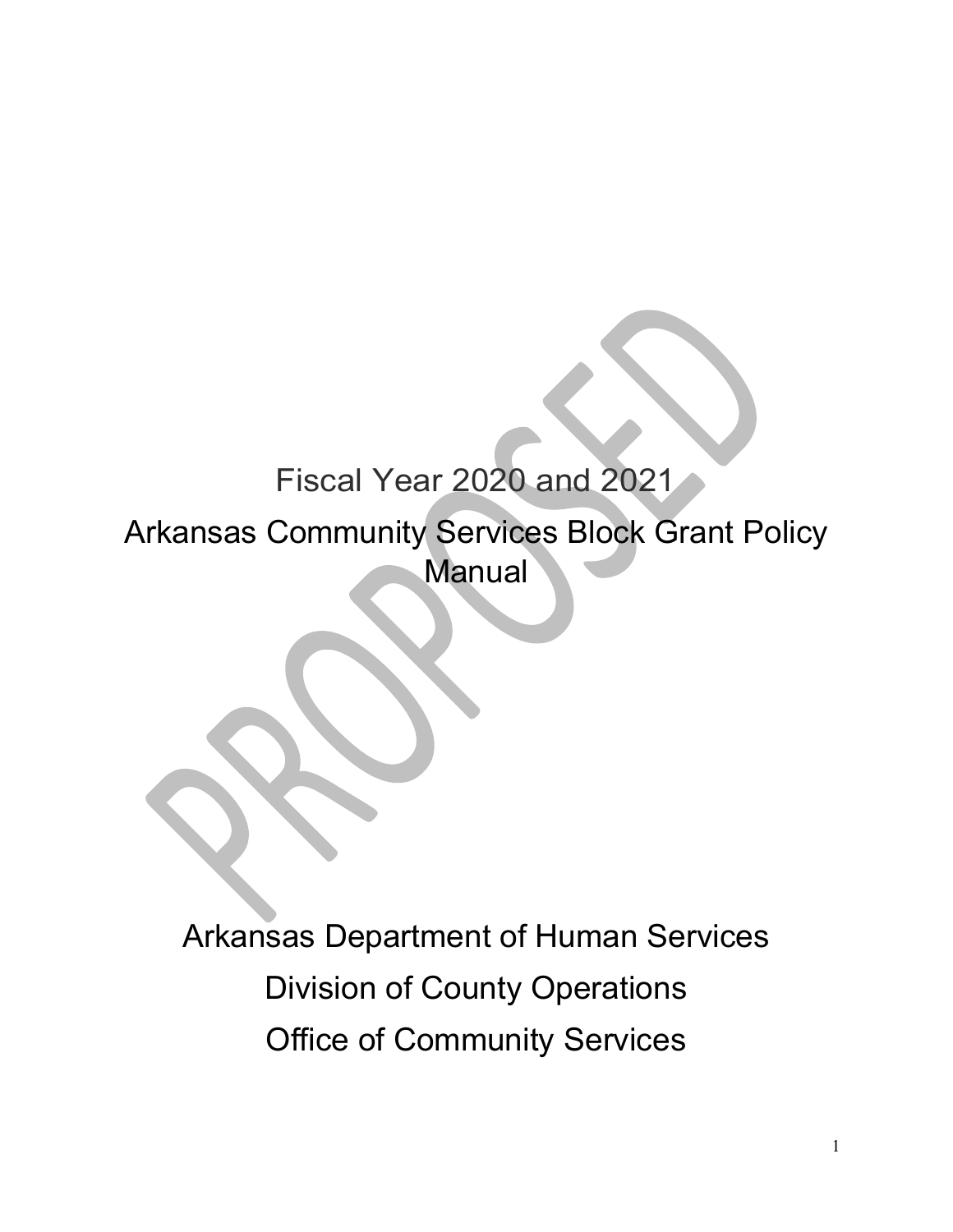## **CSBG Policy**

## **Section 1 – Program Scope**

#### **The State Lead Agency**

The State Lead Community Services Block Grant Agency is housed in The Department of Human Services. The Department of Human Services (DHS) is Arkansas's largest state agency, with more than 7,400 employees working to ensure citizens are healthy, safe, and enjoying a high quality of life.

The agency's skilled and passionate staff cares for Arkansans of all ages. Often, that means providing a safety net for our most vulnerable residents. Families or individuals facing difficult times may need assistance to get back on their feet. People needing support will find at least one (1) local DHS office in each of the state's seventy-five (75) counties.

Arkansans may apply for a vast array of services at their local county office as well as online. Services include ARKids First health insurance for children, the Supplemental Nutrition Assistance Program (SNAP, formerly known as food stamps), Transitional Employment Assistance (TEA), and Medicaid.

Through a blend of federal and state Medicaid funds, DHS pays for sixty-four percent (64%) of the babies born in Arkansas each year and for the care of sixty-nine percent (69%) of the state's nursing home patients.

Additionally, DHS protects children and the elderly who have been abused or neglected; finds adoptive homes for foster children; funds congregate and home-delivered meals for the elderly; regulates nursing homes and childcare facilities; supports high-quality early childhood education; treats and serves youth in the juvenile justice system; oversees services for blind Arkansans; runs residential facilities for people with developmental disabilities; manages the Arkansas State Hospital and Arkansas Health Center for those with acute behavioral health issues; and supports nonprofit, community and faith-based organizations that depend on volunteers to continue programs vital to our communities.

The agency also works with a system of community mental health care centers to provide mental health services to nearly 74,000 people each year.

In all, DHS serves more than 1.2 million Arkansans every year.

#### **Vision**

Arkansas citizens are healthy, safe, and enjoy a high quality of life.

#### **Mission Statement**

Together we improve the quality of life of all Arkansans by protecting the vulnerable, fostering independence, and promoting better health.

**Core Values** Compassion Courage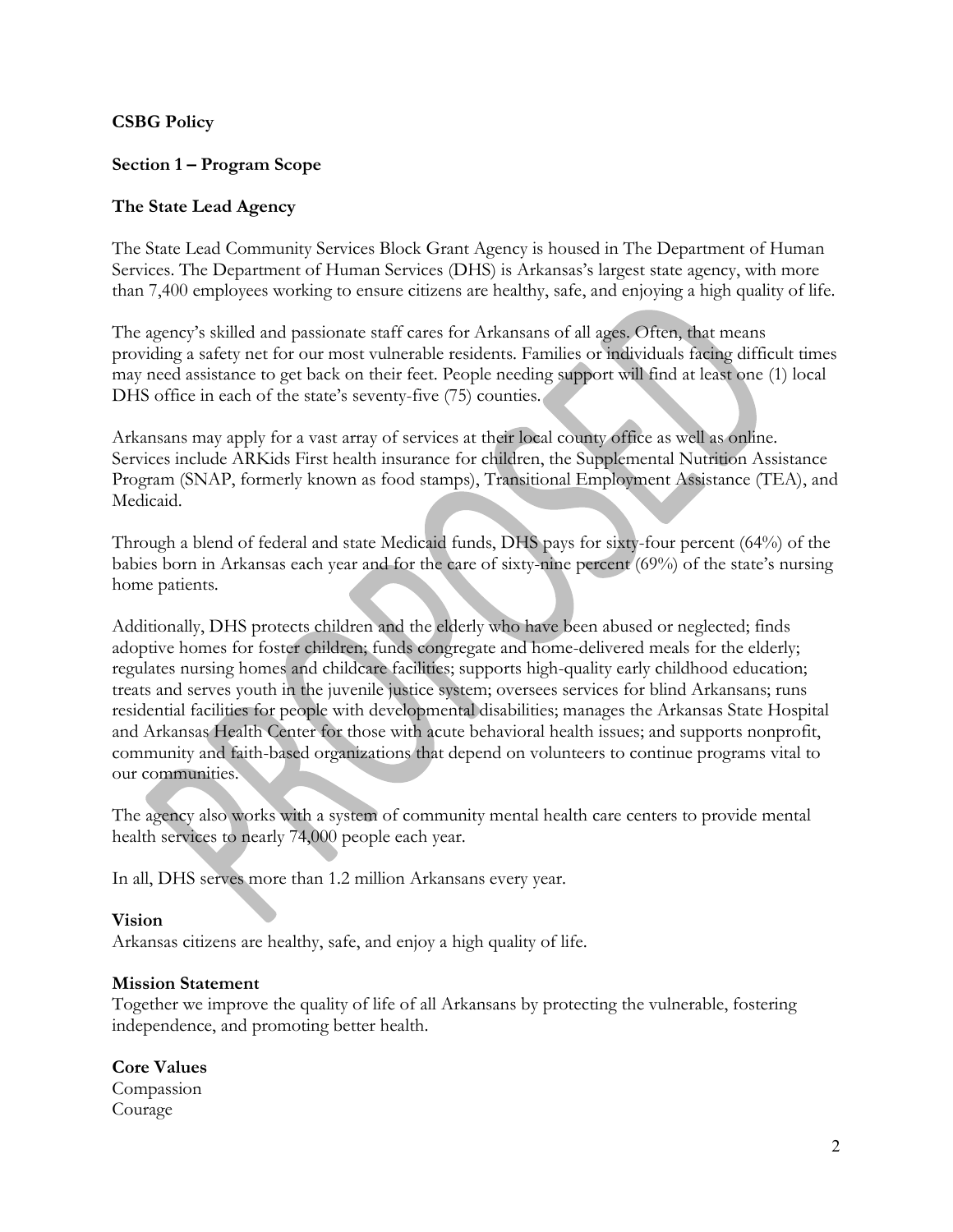Respect Integrity Trust

## **Operational Values**

Customer Focused - Ensuring our actions and services are targeted to the well-being of recipients/customers and the citizens of Arkansas.

High Quality Workforce - Recruiting and developing our people so that they enjoy the highest quality work life and choose DHS as the best place to work.

## **Beliefs**

Every person matters. Families matter. Empowered people help themselves. People deserve access to good health care. We have a responsibility to provide knowledge and services that work. Partnering with families and communities is essential to the health and well-being of Arkansans. Quality of our services depends upon a knowledgeable and motivated workforce.

**We care. We act. We change lives.**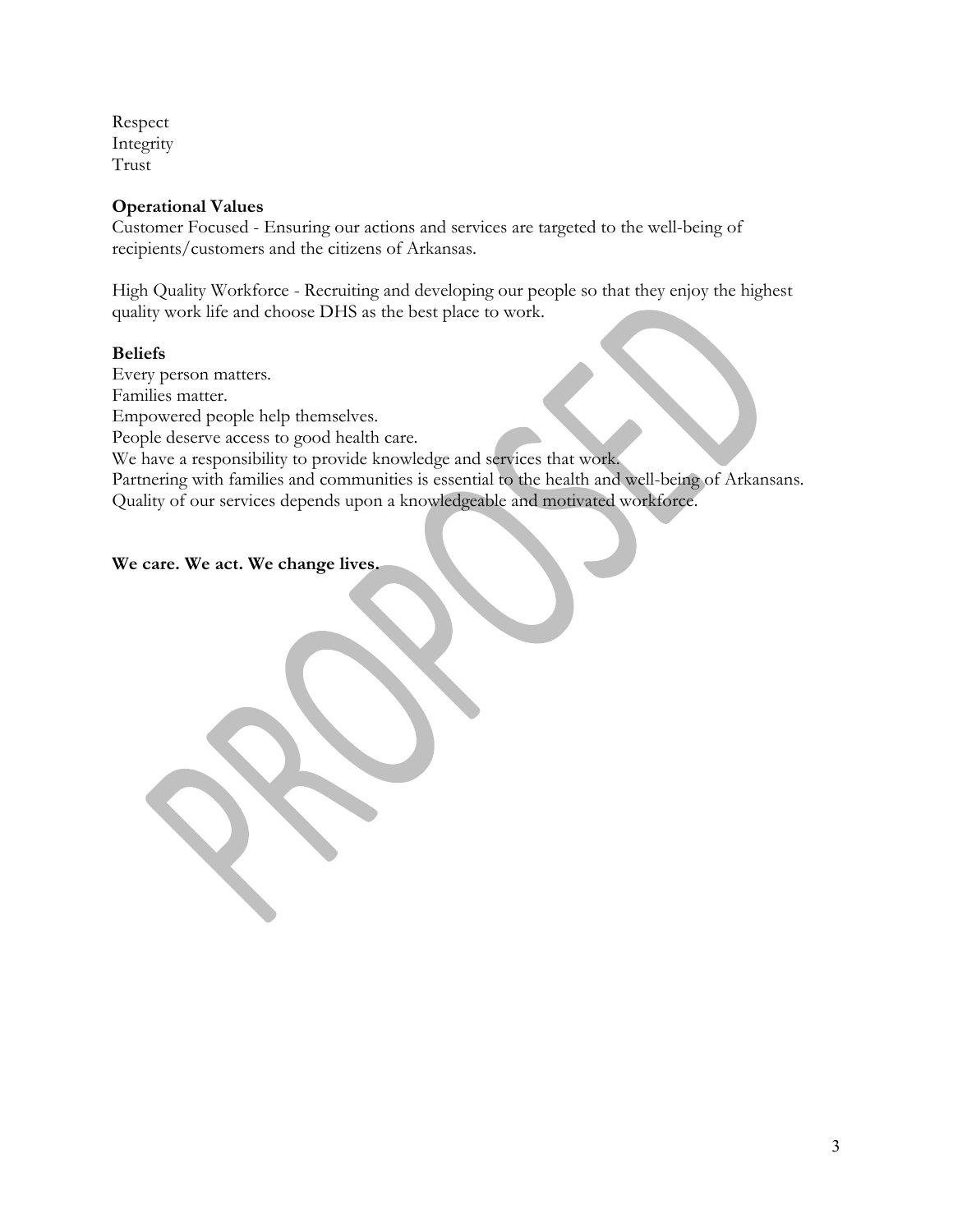#### **The State Roles and Responsibilities**

The Arkansas Department of Human Services, Division of County Operations, Office of Community Services (DHS/DCO/OCS) is the agency designated by the Governor to administer and distribute Community Services Block Grant (CSBG) funds.

In its second role, the State Lead Agency is responsible for performance-based reporting of Community Services Block Grant funds. This entails the collection of data from each agency, then compiling the data and submitting reports to the federal agency that is responsible for the funds. In the case of CSBG funds, the performance-based element is referred to as ROMA - Results Oriented Management and Accountability.

A third role, or responsibility, that the State Lead Agency has is that of providing training and technical assistance to the eligible entities' executive directors, board members, and staff. Training and technical assistance covers a wide range of subjects including, but not limited to, workshops on succession planning, ROMA, case management, financial management, CSBG Organizational Standards, reporting, OMB guidance, monitoring and board governance. Technical assistance is provided both as a response to requests and because of monitoring reviews that indicate weaknesses. The State Lead Agency strongly encourages all the eligible entities to request technical assistance if they encounter issues or situations in which they feel guidance is needed.

The fourth role of the State Lead Agency is determining if funds are used in accordance with applicable federal and state laws, rules, regulations, or policies. The determination is made through monitoring reviews as well as audit reports. In those instances where it is determined that the use of funds was not in compliance with applicable laws, rules, regulations, or policies, then corrective action must be determined. If the determination includes disallowed costs that must be repaid, then the sub-grantee will be required to reimburse those funds to the State.

The State Lead Agency's fifth role with respect to eligible entities is that of partner. DHS/DCO/OCS works in partnership with not only the entities, but also: with other funding sources, state agencies, and the Arkansas Community Action Agencies Association (ACAAA). The partnerships serve to provide the widest range possible of services to the lowincome in the most cost- effective and efficient manner. The Lead Agency will work directly with each eligible entity and its board pertaining to contractual matters or the affairs of that entity.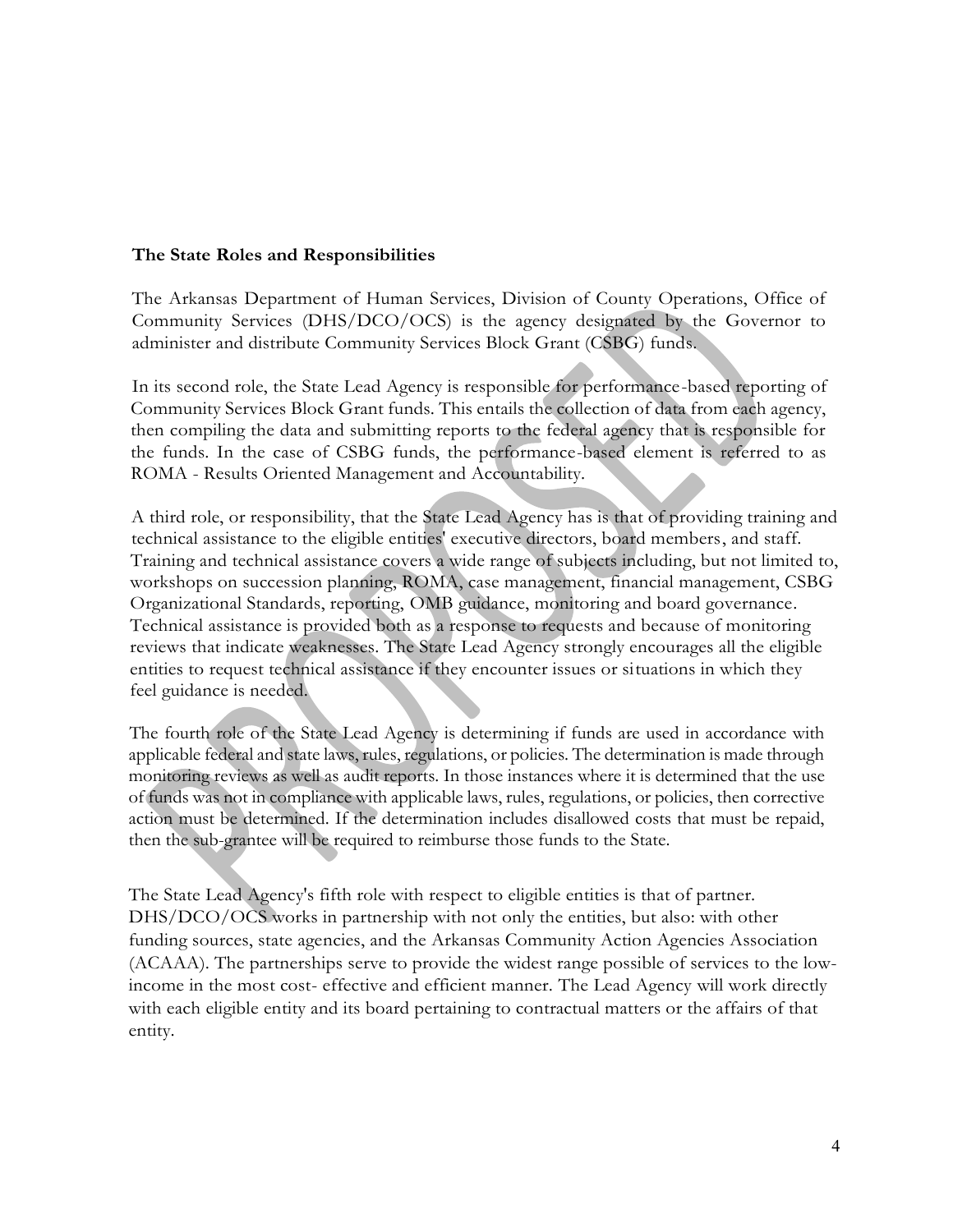#### **Revision of Rules**

Periodically it will be necessary to revise this manual. This may be in response to new federal or state laws, rules, regulations, or policies, changing circumstances among the low-income population, or resources available to low-income persons. Therefore, the State Lead Agency will review this manual on a regular basis and issue any changes in the form of Policy Directives. The State Lead Agency will ensure that all eligible entities receive notice of changes via the Policy Directives and will make the appropriate revisions to the Community Services Policy Manual as needed under the guidance of the Division Director.

## **Severability**

The provisions of these rules are severable, and if any provision is held unconstitutional or a violation of statute by any court of competent jurisdiction, or shall otherwise cease to be effective, all other provisions of these rules shall remain in effect.

## **Implementation**

Each eligible entity shall take all necessary steps, including but not limited to, the adoption of amendments to existing by-laws and policies, to comply with the requirements of this manual and Policy Directives at their effective date.

## **Citizen Access and Privacy**

The following documents must be made available for public inspection:

- Funding applications submitted to the State Lead Agency;
- The eligible entity's most recent Articles of Incorporation by-laws, board membership list, needs assessment, and strategic plan;
- All contracts (including funding, consulting, goods, and services) pertaining to CSBG funds;
- All final reports (including audits) made to the State Lead Agency on projects funded with CSBG funds;
- Minutes of the meetings of the Board of Directors;
- Position titles, salary ranges, and job descriptions for all compensated positions.

Custodians of records may only charge for the "actual costs" of reproducing public records, plus mailing expenses. (Arkansas Freedom of Information Act, Ark. Code Ann § 25-19-  $105(d)(3)$ 

In addition to the above, eligible entities must fully comply with the Arkansas Freedom of Information Act.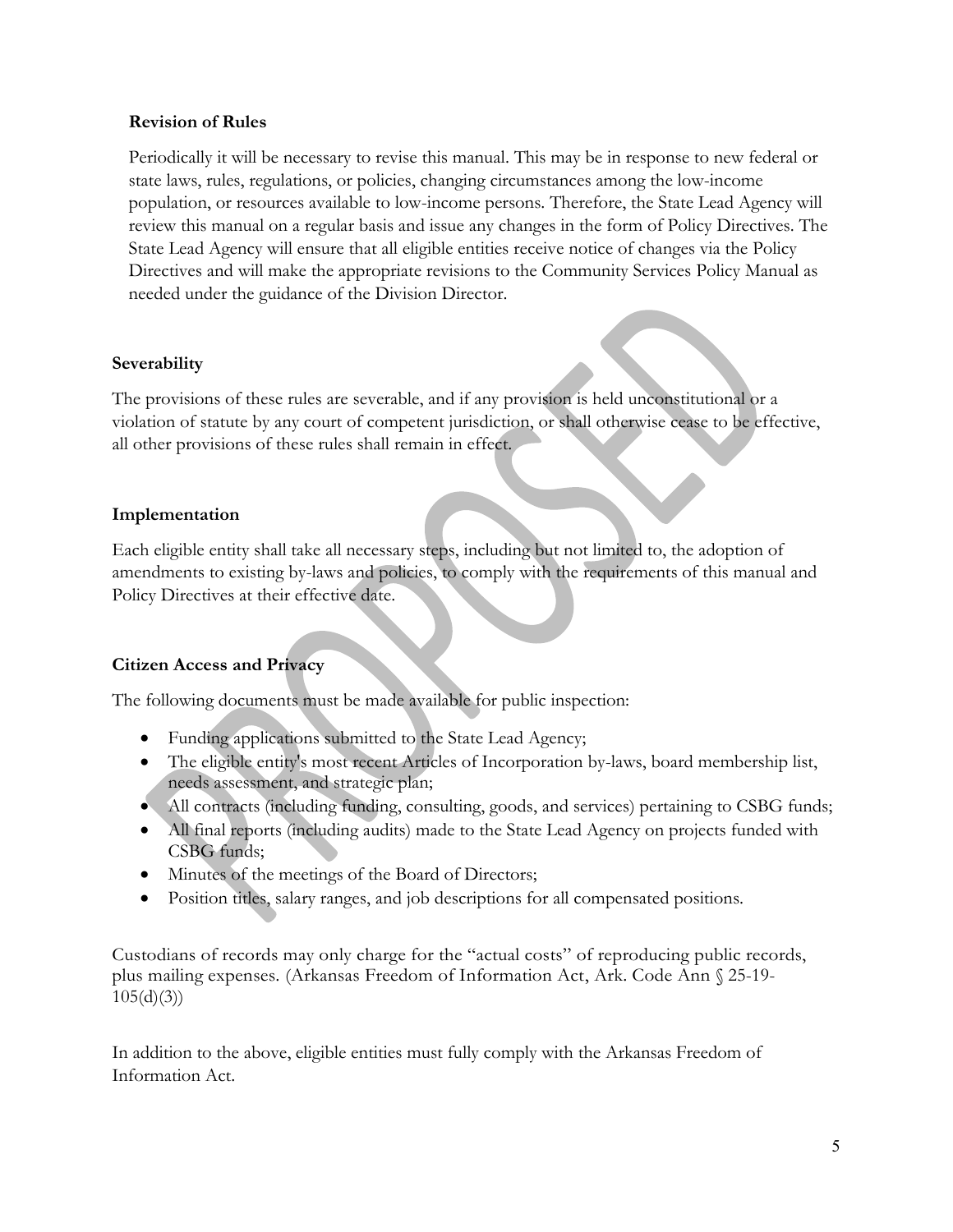State and federal laws, rules, regulations, and policies shall apply for privacy of personal data held by the eligible entity relative to Community Services Block Grant supported personnel, programs, and activities.

# **Section II – State Plan and Appropriation of Funds**

The State Lead Agency must develop a State plan to submit to the Department of Human Services covering a period or no less than one (1) and no more than two (2) fiscal years. This plan must be submitted no later than thirty (30) calendar days prior to the beginning of the fiscal year covered by the plan.

The State Lead Agency is required to hold at least one (1) public hearing in the state giving enough time and notice of the hearing to provide the public the opportunity to comment on the proposed use and distribution of funds prior to the submission of the State plan to the Department of Health and Human Services. (42 U.S.C. § 9908(a)(2))

To be eligible to receive Community Services Block Grant funding, the state shall conduct one (1) legislative hearing every three (3) years in conjunction with the development of the State Plan. (42 U.S.C.  $\{9908(a)(2)(B) \text{ and } (a)(3)\}$ 

# **Eligible Entity Allocation**

**Ninety percent (90%) for Eligible Entities** – funds appropriated for the Community Services Block Grant shall be allocated annually to the eligible entities. The funds will be allocated based on a historical allocation formula that was based on poverty, population and a "hold-harmless" indicator number. The formula will stay in place for the period of FY 2020.

Upon Legislative approval of the Community Services Block Grant State Plan and approval of appropriate spending authority, funding awards are released to the eligible entities for the fiscal year.

Within thirty (30) calendar days of receipt of Notice of Grant Award from HHS, the State Lead Agency requests the necessary internal updates to purchase documents that will allow reimbursement payments to be generated to the eligible entities. (42 U.S.C. § 9908(b))

**5% Administrative** – 42 U.S.C. § 9907(b)(2) states, "No State may spend more than the greater of \$55,000, or 5 percent, of the grant received under section 675A [42 USCS § 9905] or State allotment received under Section 675B [42 USCS§ 9906] for administrative expenses, including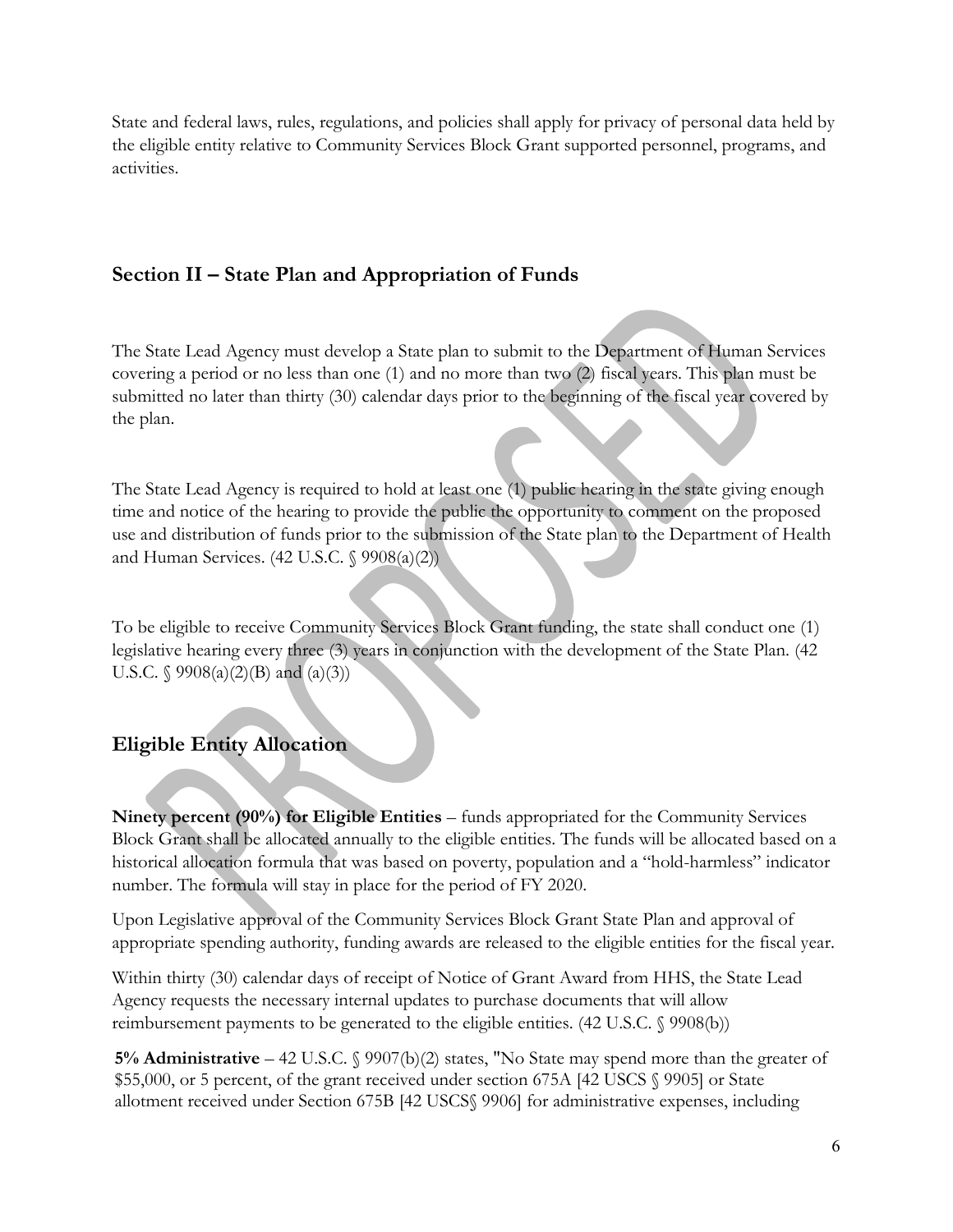monitoring activities. Funds to be spent for such expenses shall be taken from the portion of the grant under section 675A [42 USCS § 9905] or State allotment that remains after the State makes grants to eligible entities under subsection (a)".

**5% Discretionary**-The remaining funds will be allocated in accordance with Section 675B(1) (42 USCS§ 9906). The remaining five percent (5%) of the funds can be used for a variety of CSBGrelated purposes. Examples of these purposes include awarding funds to CSBG-network organizations to provide training and technical assistance to community action agencies and awarding funds on a competitive basis to organizations conducting community economic development activities, rural community development activities, case management, fatherhood initiatives, disaster relief, and neighborhood innovation projects. Arkansas will also use these funds to provide for the identification, adoption, purchase, and implementation of a state-wide data collection system for the eligible entities.

All Arkansas eligible entities must operate its CSBG related programs on a reimbursement basis. Full documentation of expenses must accompany requests for reimbursement.

# **Section III – Governing Boards**

## **Legislative Mandate**

Community Services Block Grant Act (42 U.S.C. 9901 et seq.) as amended in 1998, requires the State Lead Agency to provide an assurance that each community action agency or nonprofit organization administering the Community Services Block Grant Program have a tripartite board which will be constituted as follows:

- $\triangle$  One-third (1/3) of the members of the board are elected public officials, currently holding office or their representatives, except if the number of elected officials reasonably available and willing to serve is less than one-third (1/3) of the membership of the board, membership on the board of appointed public officials may be counted in meeting such one-third  $(1/3)$  requirement;
- $\triangle$  At least one-third (1/3) of the members are persons chosen in accordance with democratic selection policies adequate to assure that they are representative of the low income in the area served; and
- $\hat{\mathbf{\cdot}}$  The remainder of the members is composed of representatives of business, industry, labor, religious, welfare, education, or other major groups and interests in the community. Strict adherence to these requirements is necessary to be eligible for receipt of Community Services Block Grant funding and for continued designation as an eligible entity.

The bylaws of the organization must set forth the process for compliance with the Federal and State statutory mandates for the composition of the board of directors. A copy of the bylaws must be on file with the Arkansas Department of Human Services, Division of County Operations,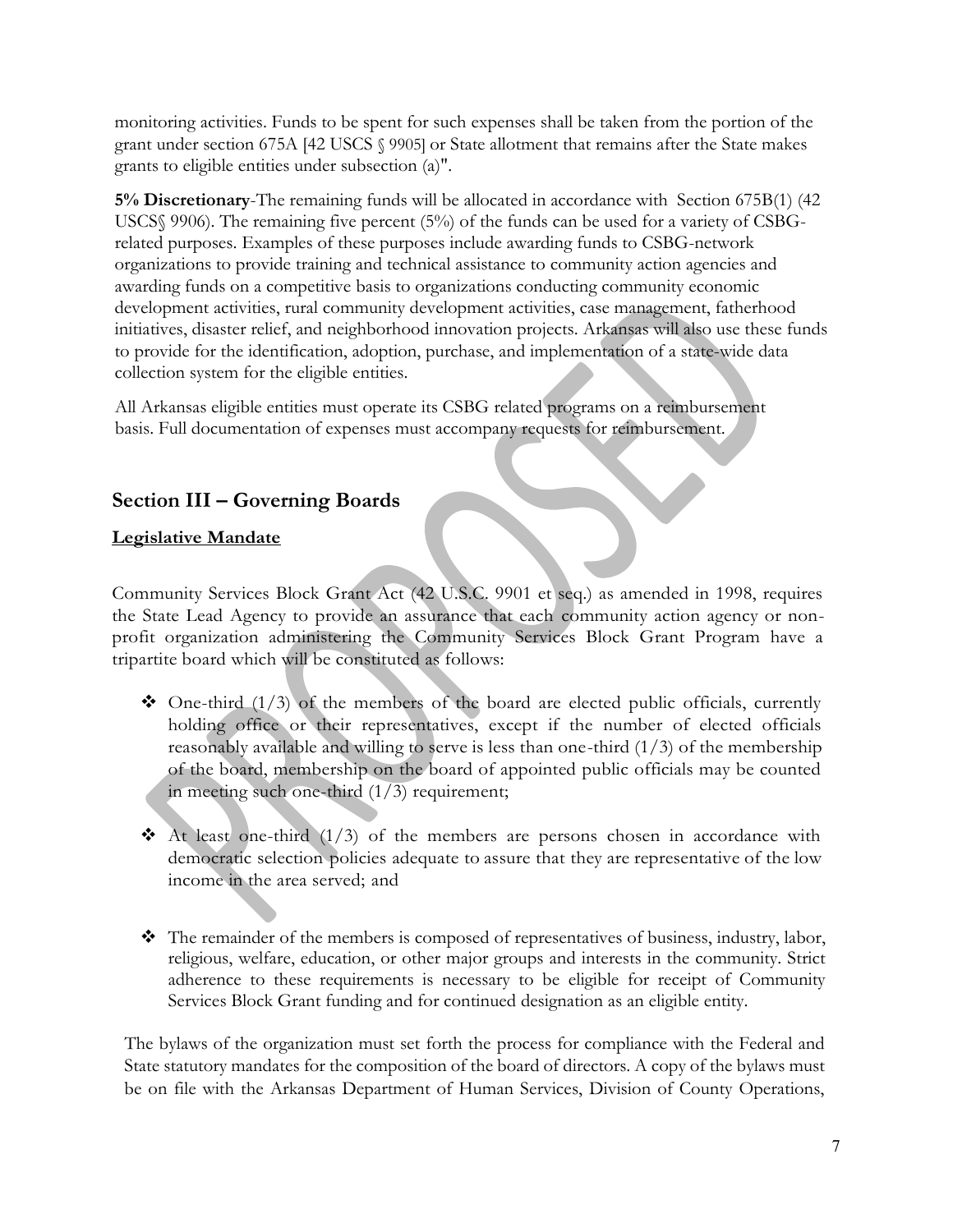Office of Community Services. The eligible entities are required to comply with the process set forth in its bylaws.

## **Board Composition**

A ''Community Action Agency" board of directors shall have not less than 15 members and not more than 51 members. The board composition shall be as follows (U.S. Department of Health and Human Services, Administration for Children and Families, Office of Community Services Information Memorandum 82):

- The federal Community Services Block Grant Act requires that the eligible entity select the members of the tripartite board. This means that the eligible entity tripartite board makes the final approval of board members that have been elected according to the eligible entity democratic selection process.
- Boards of community action agencies with Head Start programs are subject to the Head Start Act's requirements on composition, responsibilities, and conflicts of interest.
- $\triangle$  A board of a community action agency that operates a federally qualified community health center or intends to qualify as a Community Housing Development Organization (CHDO) must meet additional composition requirements.(HUD.Gov)

## **Residency Requirements**

Each member of the board selected to represent a specific geographic area within the community must reside in the area which he or she represents.

## **Conflict of Interest**

- $\triangle$  A person who serves on the board as an officer or an employee of an organization that wants to perform a component of the work program funded by the Community Services Block Grant must publicly disclose the intent to bid for the component. They must also recuse themselves from all discussion and any selection determinations regarding award of the component.
- Generally, public officials serving on the agency's boards will not be in conflict if the agency should contract with his or her jurisdiction to perform a component to the work program funded by Community Services Block Grant.
- A person may not serve on the board if an immediate family member is employed by the agency. An immediate family member is defined as anyone related by blood or marriage.

#### **Limitations on Board Service**

Everyone on an eligible entity governing board, regardless of sector represented, must be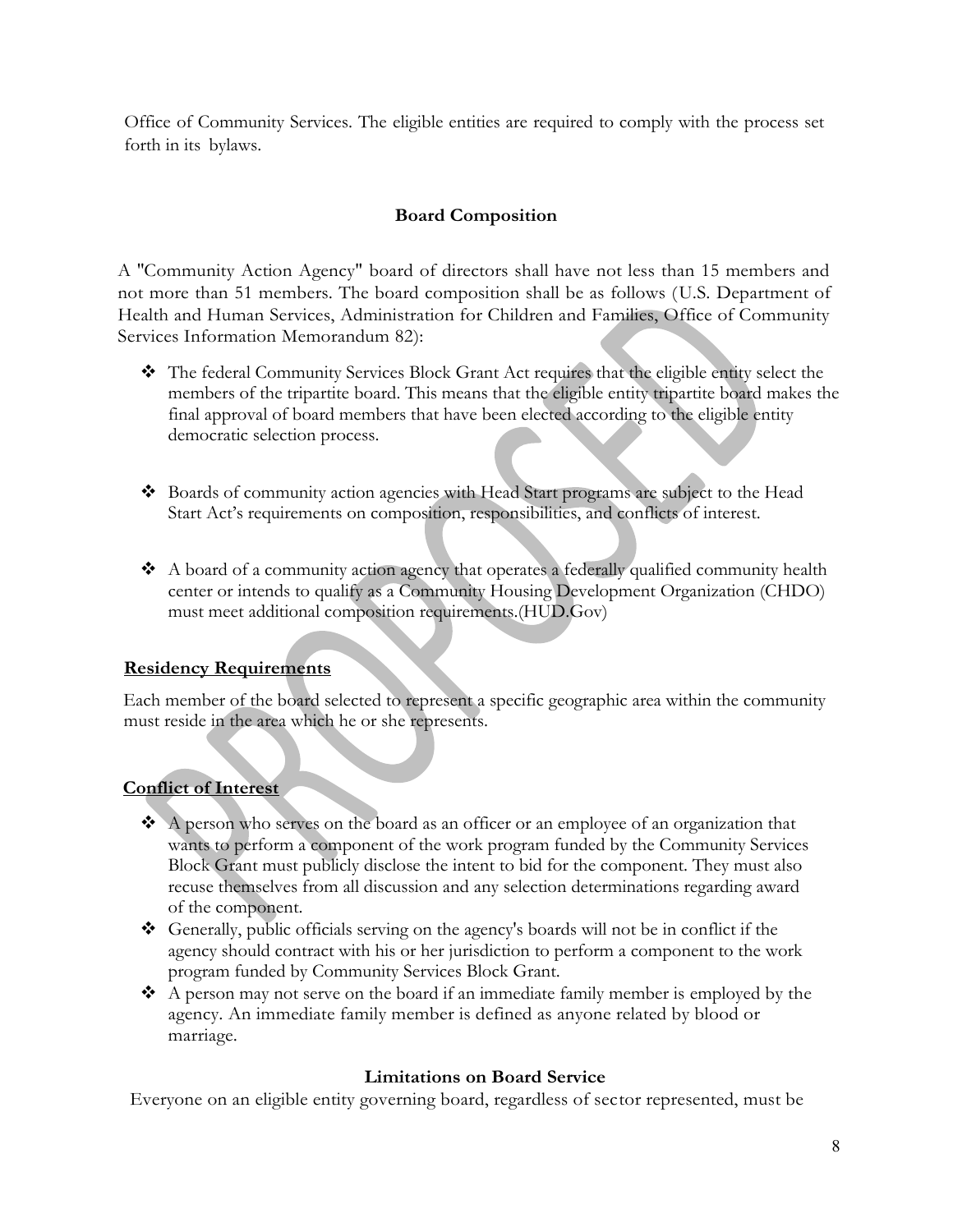elected in accordance with a democratic selection process defined in the eligible entity bylaws.

The bylaws of each eligible entity shall define the term of office and its board election process. The term of service may be up to five (5) years as defined in the eligible entity bylaws.

The eligible entity may set the term lower than the State Lead Agency requirement but must hold an election at the end of each term of service.

Public officials elected to the eligible entity board may select a representative to serve in their stead during the term of board service. Public officials or their representatives, serve only if the public official is currently holding office, and is subject to the eligible entity selection process and term of service.

The State life-time term limit of ten (10) years for the Private and Low-Income sectors has been removed. However, each eligible entity must demonstrate that an election has been held at the end of each term of service for all three (3) sectors, Public, Private, and Low-Income.

## **Governing Power of the Board of Directors**

The board members or governing board acting as one has the legal powers and responsibilities granted under its state charter as the board of directors of a private, notfor-profit corporation. For example, the board must have the power to enter into legally binding agreements with any Federal, State, or local agency or with any private funding organization for operating programs or providing services to low-income recipients.

## **Bylaws Requirements**

In accordance with U.S. Department of Health and Human Services, Administration for Children and Families, Office of Community Services Information Memorandum 82, the eligible entities Bylaws must address at least the following:

- **Composition of the Board:** The bylaws shall set the number of seats on the board and the allotment of seats to public officials, representatives of the low income and representatives of the private sector.
- **Selection Process:** The bylaws shall include processes for selecting all sectors of the board.

#### **Public Officials**

The bylaws of the board may authorize each public official serving on such board to appoint a representative who will then serve as the board member. These representatives need not be public officials themselves, but they shall have full authority to act on behalf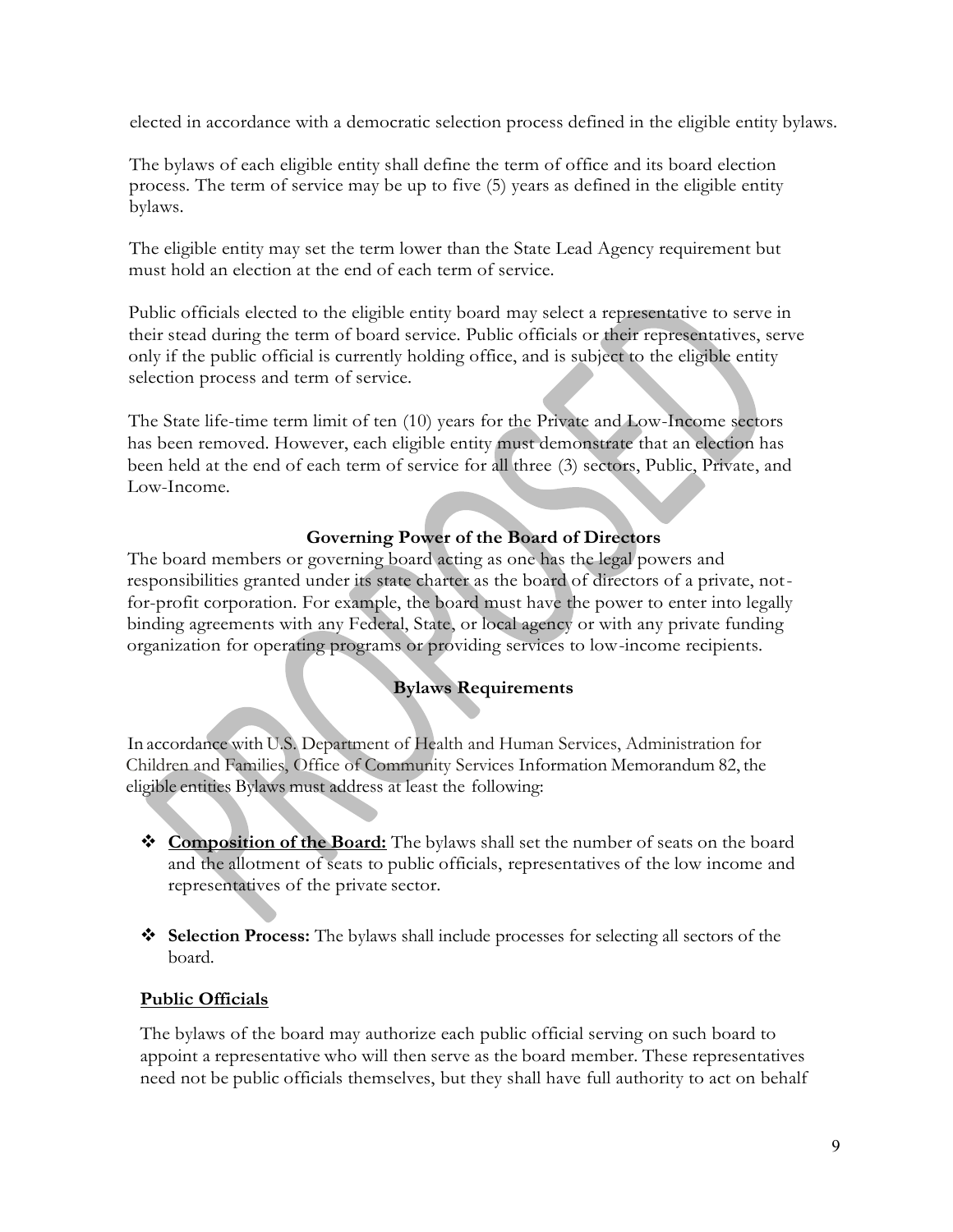of the public officials whom they represent at meetings of the board regarding the business of the board.

## **Low – Income**

Representatives of the low-income population shall be selected/ elected in accordance with a democratic selection process adequate to assure representation of low-income persons residing in the area served.

Representatives of the low-income population may be democratically selected either to represent a specific area or community served by the agency, or at large to represent the entire area served by the agency. The following democratic selection process may be used, either separately or in combination:

- Nominations and elections, either within the community, specific areas, or the entire area served by the agency;
- Election at a meeting or conference of low-income persons where date, time, and place have been adequately publicized;
- Selection/election of representatives of a community-wide board by members of a neighborhood organization who are themselves selected by a low-income neighborhood of area residents;
- Democratic selection of representatives by existing organizations designated by the board whose membership is predominantly composed of low-income persons or their representatives. This is not meant to limit the variety of selection process which may be used. Any democratic selection process which assures adequate representation of the low-income where date, time, and place have been adequately publicized in advance of the selection is acceptable.

The entity will have these processes documented in its bylaws or in a separate board approved document that must accompany the bylaws.

The defined boundaries for the democratic selection of representatives of low income will be maintained in documented form in the entity's files for review by the State Lead Agency.

Low income representatives must be truly representative of current residents of the geographic area to be served, including racial and ethnic composition, as determined by periodic selection or reselection by the community. Being current should be based on the recent or annual demographics changes as documented in the community assessment. This does not preclude extended service of low-income community representatives on boards but does suggest that continued board participation of longer-term members be revalidated from and kept current through some form of democratic process and the assessment of community changes.

Eligible entities must maintain documentation of the selection and election process.

## **Private Sector**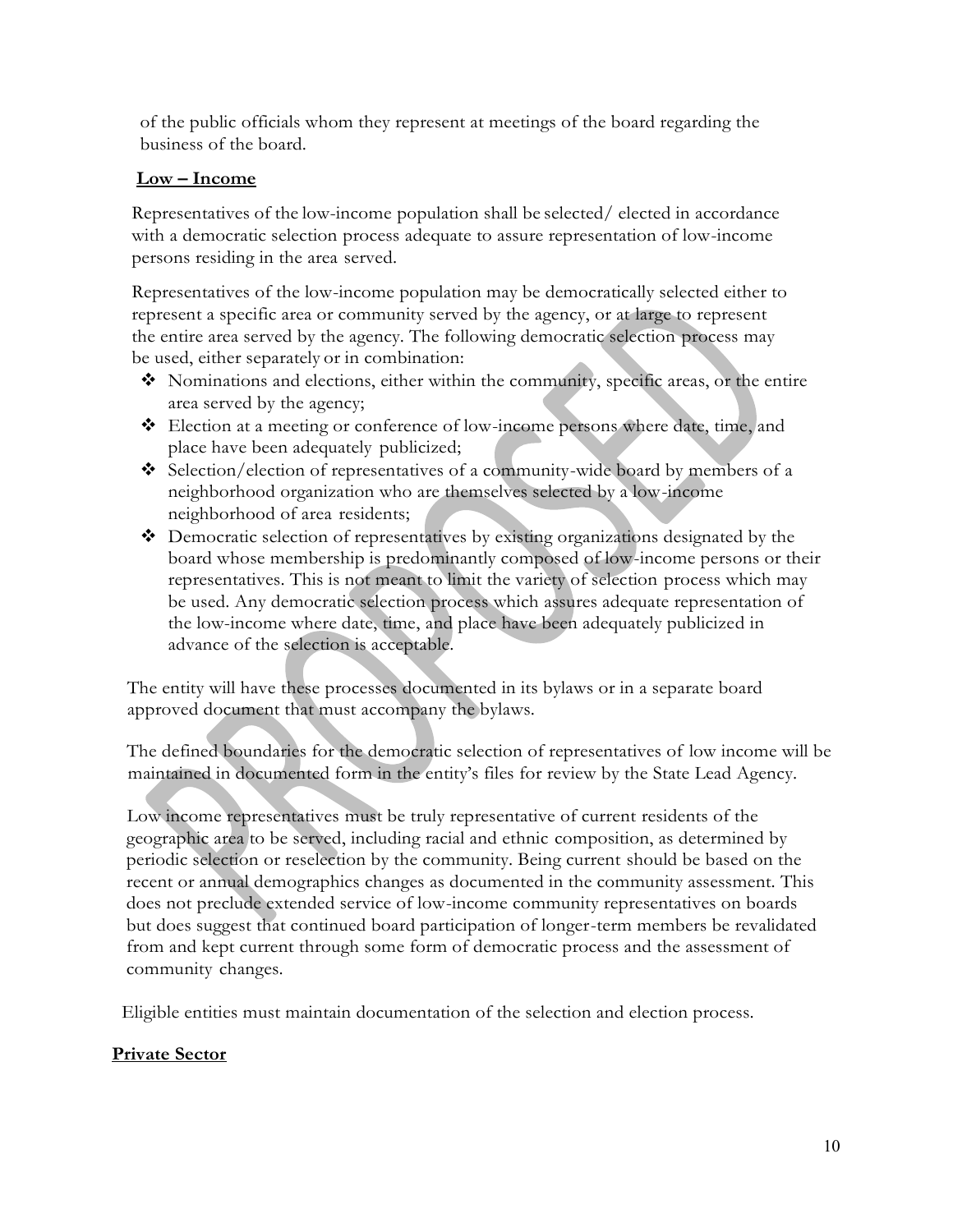Private sector members shall be selected in such a manner as to assure that the board will benefit from broad community involvement. Such representation shall come from members of business, social service agencies, industry, labor, religious and educational institutions, or other major groups or constituencies of the low-income population concerned with specific problems of the community. Once an organization is selected, it shall nominate its own representative on the board in accordance with the bylaws. Each representative shall be empowered to speak and act on behalf of the organization which he or she represents regarding the business of the board.

## **Petition by Other Groups for Adequate Representation on the Board**

The community action agencies shall establish and include in their bylaws' policies allowing community agencies and representative groups of the low income who feel themselves inadequately represented on the board to petition for adequate representation. The bylaws shall specify in these policies the channel of communication to be used, the number of signatures required for a valid petition, and the action required of the board in response to a petition for more adequate representation. The board bylaws shall include provisions for adjusting its composition in cases where a petition is granted, to maintain the proper percentage of public officials and of representatives of the low income.

#### **Removal of a Board Member**

The bylaws must include a description of the grounds for removal of a board member and the policies to be followed for removing that member.

## **Alternates**

The Arkansas Non-profit Corporation does not address the use of alternates to represent board members in their absence; therefore, alternates are prohibited.

## **Vacancies**

A vacancy on the board exists when: (1) a member has been notified of his or her official removal by action of the board for cause; (2) a member notifies the board of his or her resignation; (3) a member dies: or (4) a public official leaves office. When the seat of a public official is vacant, the board shall ask the designating officials to select another public official to fill the seat. When the seat of a representative of a private sector is vacant, the board shall ask that organization to name another representative to finish out the term. When the seat of a representative of the low income is vacant, the board may include in its bylaws either of two options: (1) it may repeat the democratic selection process; or (2) it may allow the remaining representatives of the low-income population to select a person to finish out the term, with the condition that the person selected represents the same constituency as the original representative.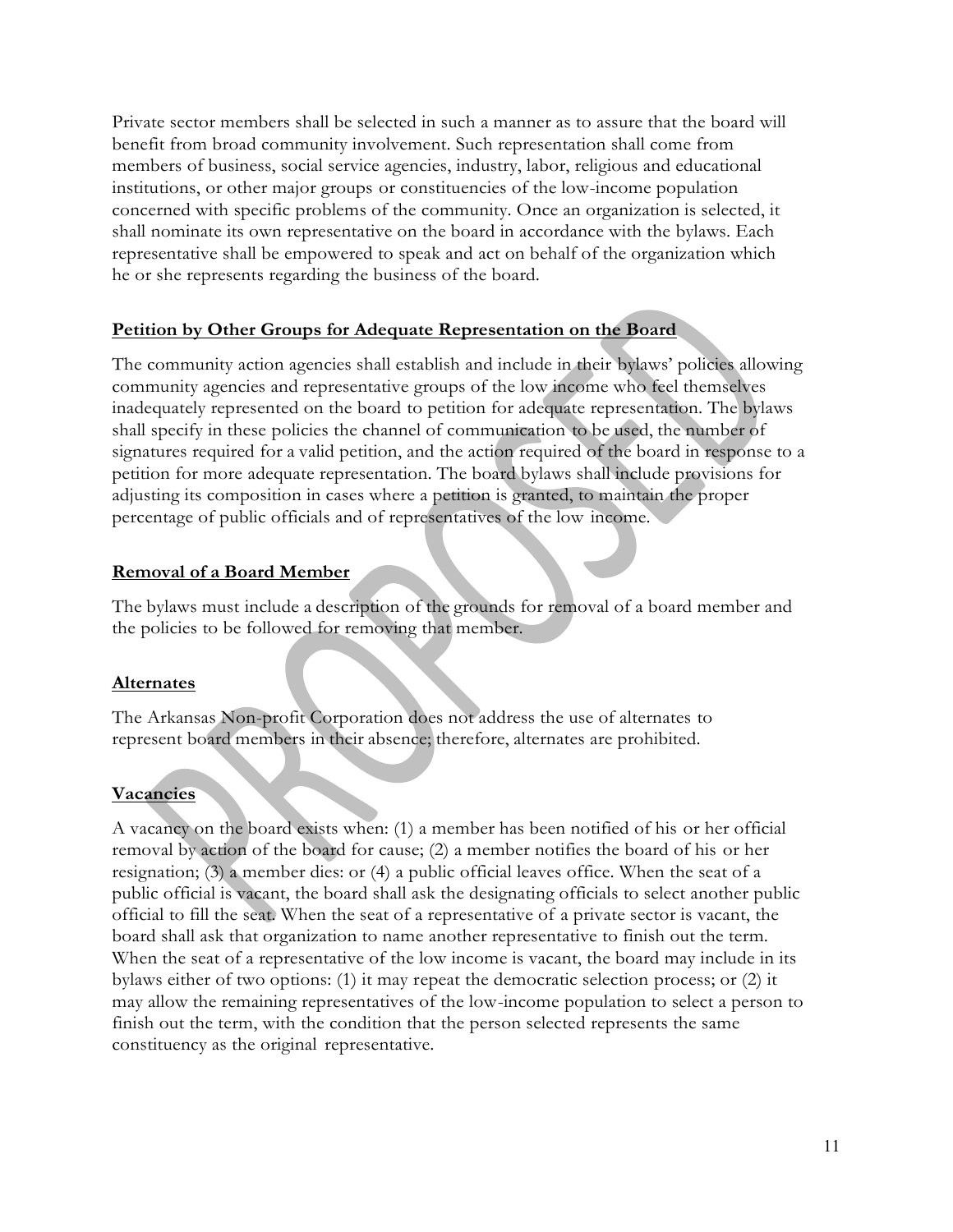**The board must fill all vacancies within ninety (90) calendar days after the vacancy occurs.**

## **Quorum**

A quorum for a meeting of the board shall be over fifty percent (50%) of the board total as established in the agency's bylaws.

## **Calendar of meetings**

- $\hat{\mathbf{v}}$  The board shall have not less than four (4) regular meetings per program year with a quorum. The annual meeting may count as one (1) of these meetings. The schedule shall be defined in the agency's bylaws.
- $\hat{\mathbf{\cdot}}$  The board shall provide notice of the agenda in writing to all its members for any meeting as specified in its bylaws.
- All board of directors' meetings shall be posted in places in the community frequented by the public to ensure the public is informed of the time and date of each meeting in accordance with the Arkansas Open Meetings Act. If a preliminary agenda is not available, the posted notice shall include a general description of the nature and purpose of the meeting. Agencies should identify in the posted notices whether the meeting to be conducted is a full board or committee meeting.

## **Notice requirements (Arkansas Freedom of Information Act** § **25-19-106)**

## **Regular Meetings:**

(1) time and place must be given to

(2) anyone who asks

## **Special/Emergency Meetings:**

(1) time, place and date  $-2$  hours in advance

(2) to news media

(a) in the county where the meeting's held, and

(b) located elsewhere that cover the regular meetings that have asked to be notified

#### **All Eligible Entity board meeting notices must be in accordance with the current Arkansas Freedom of Information Act.**

## **Minutes**

 The agency shall maintain a roster of attendance and written minutes for board and committee meetings including a record of votes on all motions. The members making, and seconding motions must be identified in the minutes. If motions are not unanimous, there must be a record of each member's vote. A record of attendance or sign-in sheet must be maintained along with the minutes.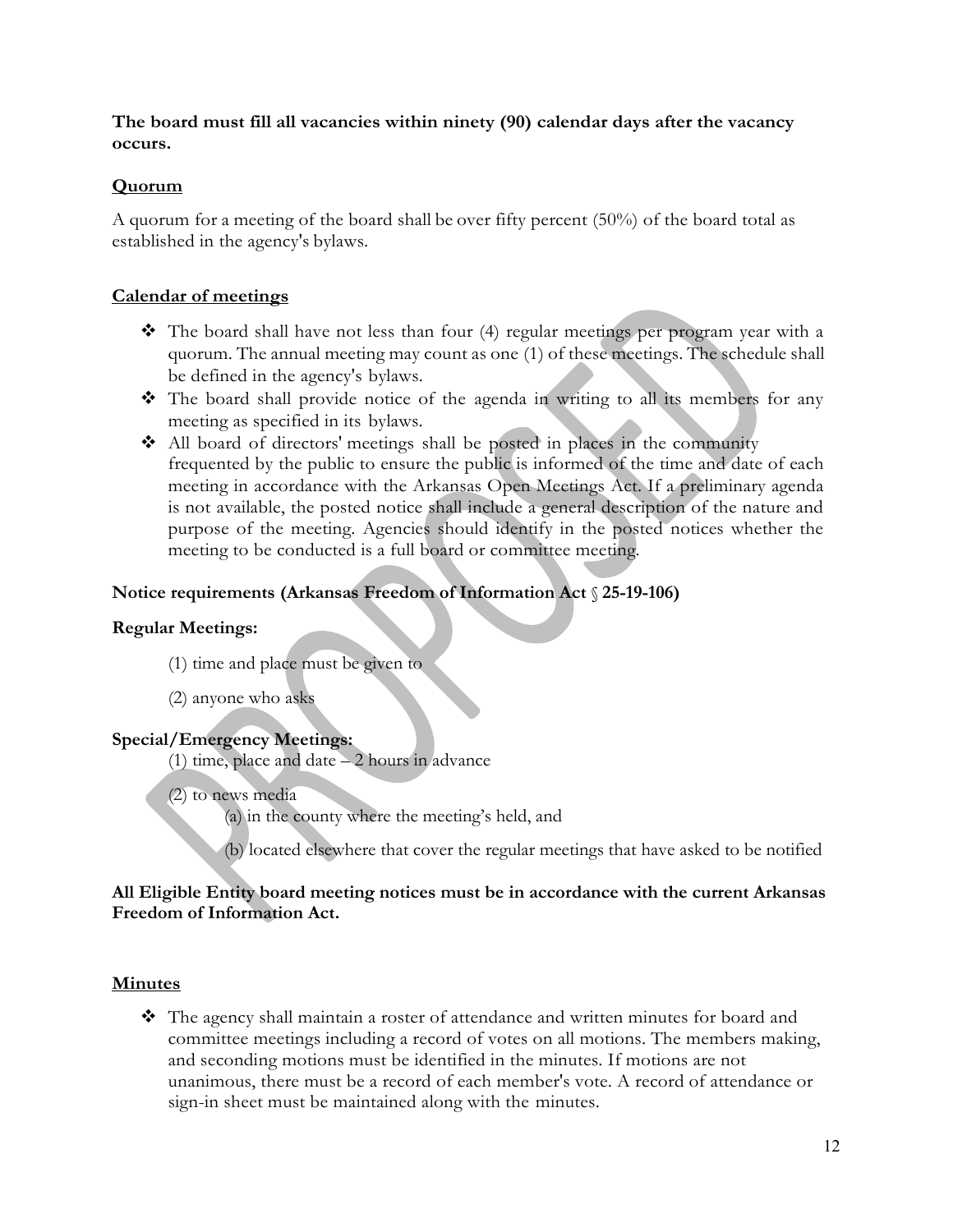$\bullet$  A signed copy of the minutes, roster of attendance, roster of those absent, and any written material distributed at the meeting must be submitted to the State Lead Agency within thirty (30) calendar days after the minutes have been approved by the board. All minutes must be approved within ninety (90) calendar days of the meeting.

## **Committees**

The board may establish any committee it considers necessary for conducting its business. The composition of these committees shall fully reflect the composition of the full board. Public notices and quorums for committee meetings and full board meetings are required to be in accordance with The Arkansas Open Meetings Law and a quorum is over fifty (50) percent of the established membership of the committee.

## **Compensation**

- Regular compensation to members for their services on the board is not permitted.
- Travel reimbursement to all members of the board for expenses to attend the meetings is permitted.
- Reimbursement for a meal is allowed if no meal is provided during the board meeting.

#### **Officials**

 Define the responsibilities of the officers of the board, e.g., the chairperson, vice chairperson, secretary, and treasurer. There must be a description of duties in each member file.

#### **Evaluation and oversight of Executive Director**

- $\bullet$  Define the responsibility and authority of the board regarding the hiring and firing of the Executive Director, and the responsibility of the performance of the Executive Director.
- All timesheets and travel requests for the Executive Director must be approved and signed by the Board Chair or his or her designee (board member).

## **Tripartite Board Updates**

The State Lead Agency requires that eligible entities provide updates regarding the composition of the board, vacancies on the board, and the efforts to fill those vacancies as a part of the quarterly program report.

#### **Tripartite Board Verification**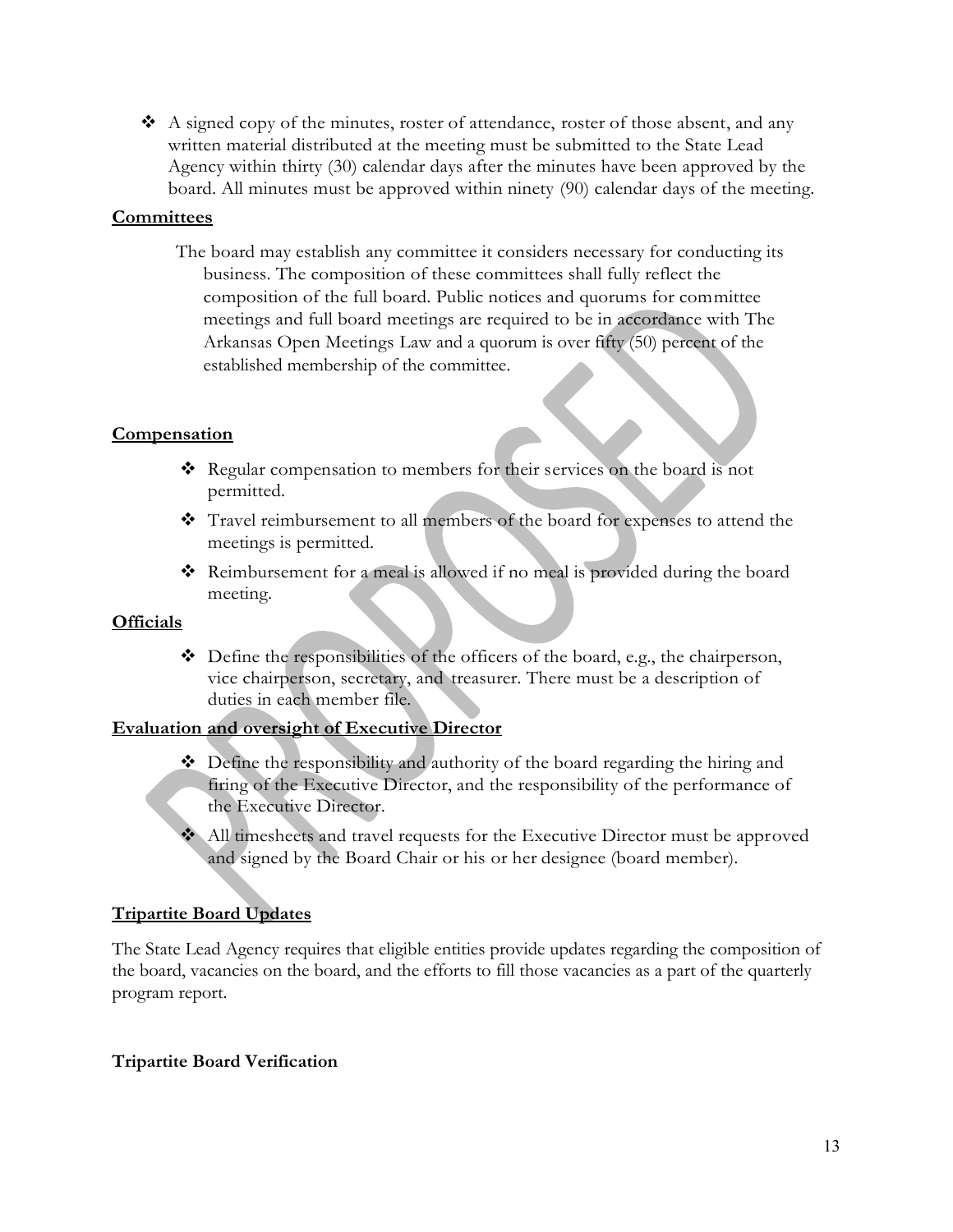The State Lead Agency will attend board meetings, assess Organizational Standards, interview board members during the on-site monitoring review, review copies of board meeting minutes, and track board vacancies and composition to verify validity of the eligible entity board.

## **Section IV – State Community Services Block Grant Implementation**

#### **Service Delivery System**

The provision of Community Services Block Grant services to low-income individuals and families statewide is carried out primarily through Arkansas's network of eligible entities (community action agencies). These entities provide services with expectations of outcomes based on the National Performance Indicators in all seventy-five (75) counties in Arkansas.

#### **Linkages**

A programmatic element of the Community Action Plans submitted by the eligible entities will include the development of linkages and cooperative agreements at the local level.

#### **Coordination with Other Public and Private Resources**

Other public and private funding resources are submitted with estimated amounts leveraged as part of each Community Action Plan. The State Lead Agency requires each local entity to submit coordination plans for the entity grant activity. The coordination plan describes how local entities have conferred with area service providers and established working relationships, how linkages have been developed to fill identified gaps in services, how funding will be coordinated with other public and private resources, and how all the above will result in a multi-program impact on the client's progress toward self-sufficiency. As the State Lead Agency becomes aware of available grants, the information will be disseminated to the eligible entity network either directly or through the Arkansas State Community Action Agencies Association (ACAAA).

#### **Innovative Community and Neighborhood-Based Initiatives**

The eligible entities can use Community Services Block Grant funds to support innovative community and neighborhood-based initiatives related to the purpose of the Community Services Block Grant, including fatherhood initiatives and other initiatives with the goal of strengthening families and encouraging effective parenting.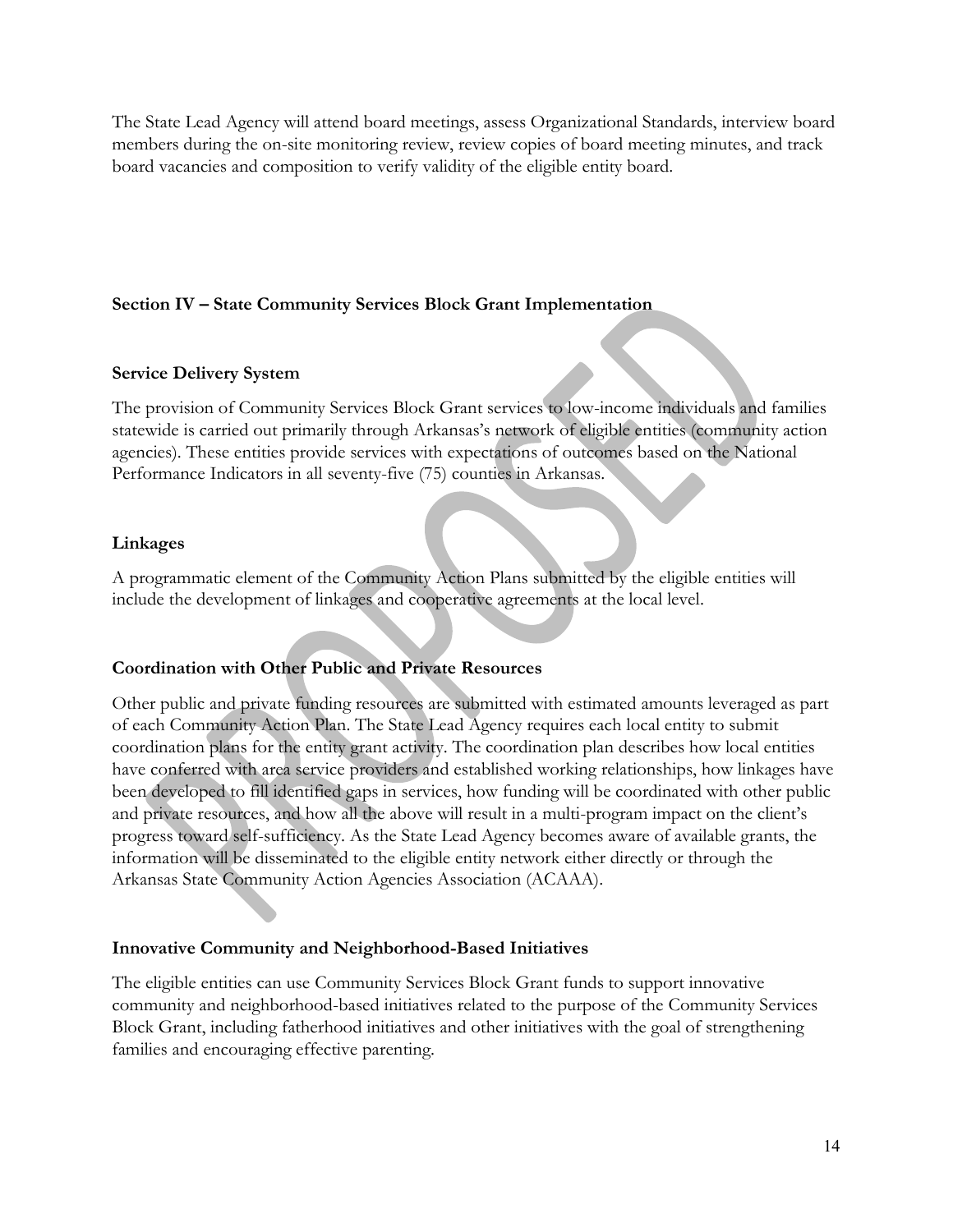#### **Community Assessment**

As a condition of funding, each sub-grantee is required to submit every three (3) years, a comprehensive Community Needs Assessment for the community served. The Community Assessment may be coordinated utilizing assessments conducted for other programs; however, a single funding source needs assessment may not be substituted for the required three-year CSBG Community Assessment. Each entity is responsible for conducting or securing its own needs assessment. The needs assessment of each entity shall describe how the assessment was conducted and provide aggregate results. The State Lead Agency realizes that that eligible entities require flexibility in conducting a local needs assessment, as each area varies in the resources available and the services provided.

**The CSBG Act (42 U.S.C. 9908 § 676(b)(11**) **requires "an assurance that the State will secure from each eligible entity in the State,** as a condition to receipt of funding by the entity through a community services block grant made under this subtitle [42 USCS  $\%$  9901 et seq.] for a program, a community action plan (which shall be submitted to the Secretary, at the request of the Secretary, with the State plan) that includes a community-needs assessment for the community served, which may be coordinated with community-needs assessments conducted for other programs[.]"

**The community needs assessment must be updated at least annually or when major changes occur within that agency's geographic service area (i.e., loss of major employer. natural disaster, etc.).**

**The State Lead Agency will provide training and technical assistance either directly by state staff or outsource in conducting and creating a written agency-wide community needs assessment.**

## **Section V – Community Action Plan (CAP)**

Prior approval for any changes to the scope or objectives of the Community Action Plan must be obtained prior to the quarter of the proposed change.

#### **Section VI – Community Services Block Grant Allowable Activities, Costs, and Domains**

Community Services Block Grant (CSBG) allowable costs are those that support services and activities which are targeted to the low-income population to alleviate poverty and to promote selfsufficiency for those individuals and families.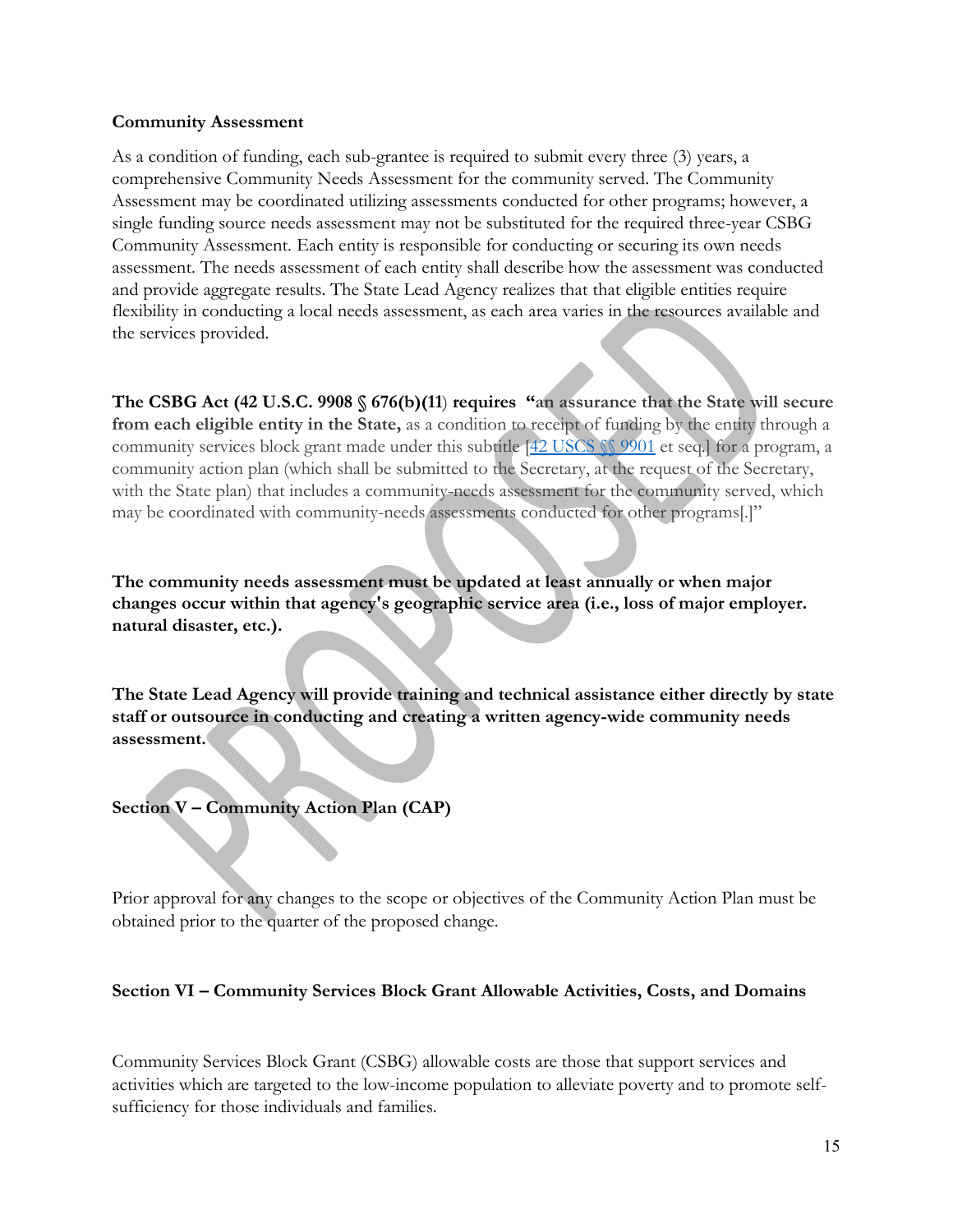Community Service Block Grant Domains:

- 1. Employment
- 2. Education and Cognitive Development
- 3. Income and Asset Building
- 4. Housing
- 5. Health and Social/Behavioral Development
- 6. Civic Engagement and Community Involvement
- 7. Outcomes and Services Across Multiple Domains

For CSBG program reporting requirements, the HHS Office of Community Services (OCS) defines "direct" program and "administrative" costs in accordance with three (3) criteria; (i) meeting Congressional intent for the program; (ii) achieving consistency with HHS audit and financial management standards; and (iii) ensuring a common basis for relating expenditures to the CSBG Results Oriented Management and Accountability System (ROMA) in its updated format that was OMB approved in January, 2017.

All costs charged to the Community Services Block Grant must be in accordance with 2 CFR § 200.31.

Any program or activity supported by Community Services Block Grant funds must be identified in the Community Action Plan.

## **Administrative Costs**

Administrative costs include administering and managing central staff and centralized functions of the agency and prorated costs associated with the entities' audit. Administrative costs also include expenditures for support for members of the entities' governing body.

Administrative costs do not include costs for administration, management, or overhead expenses directly linked to a specific project operated by the eligible entity. Such administrative costs should be included as part of the program. For example, administrative overhead and general support for an eligible entities' community services projects (such as space, supplies, program manager, etc.) should be reported under Programmatic Costs (U.S. Department of Health and Human Services, Administration for Children and Families, Office of Community Services Information Memorandum 37).

#### **Programmatic and Case Management Costs**

Programmatic and Case Management costs include services and activities geared toward: attaining an adequate education, securing meaningful employment, acquiring adequate housing and living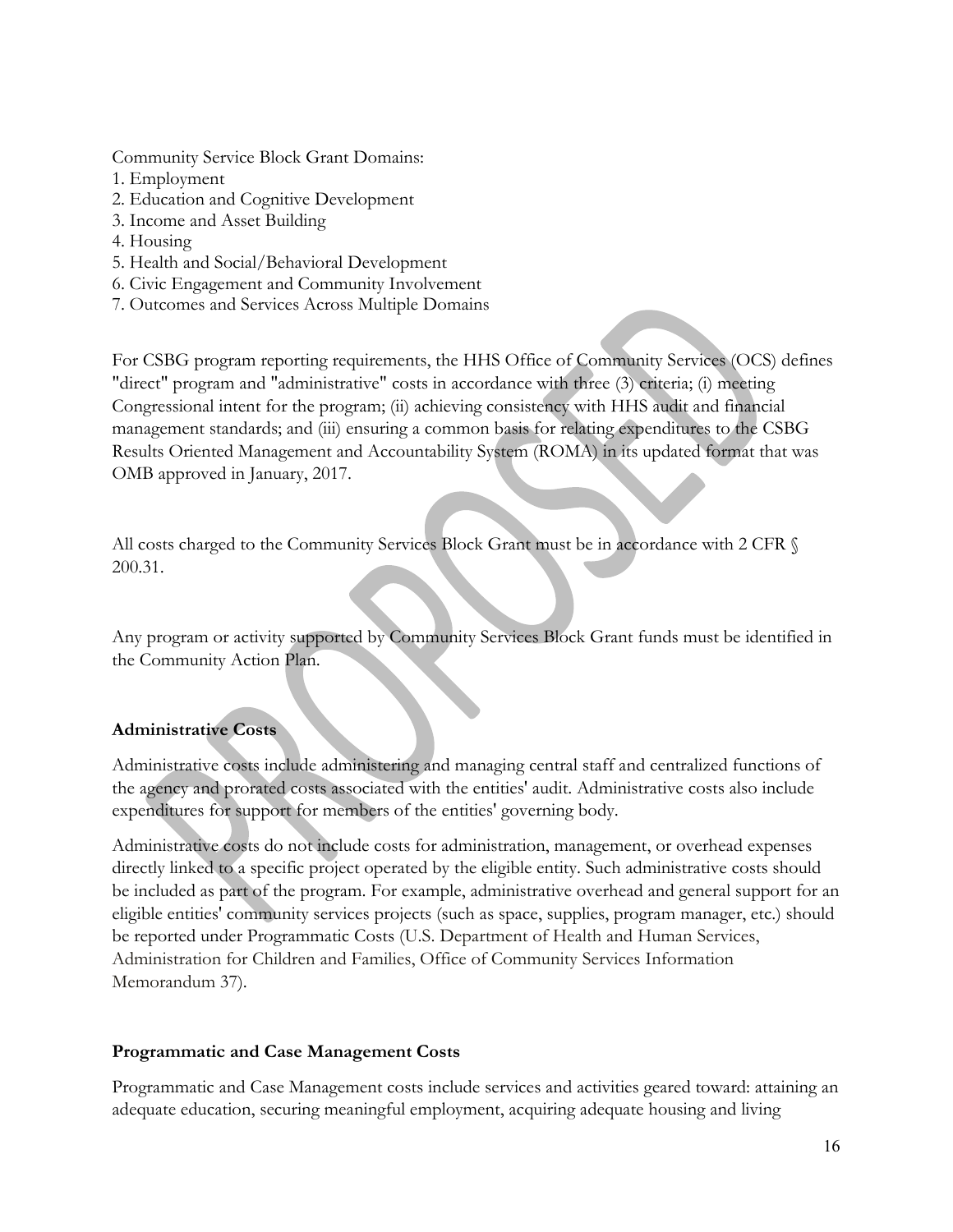environments, obtaining emergency assistance, participating in community affairs, addressing the needs of youth, and removing obstacles to improve stability and self-sufficiency.

CSBG funded services may be provided to households with incomes up to 125% of the poverty income guidelines. OMB poverty income guidelines apply to CSBG funded services and to services provided by CSBG funded staff. However, if CSBG funded staff provide services funded by other sources with income guidelines that differ from the CSBG guidelines, the other funding sources' guidelines shall apply for those services. Household Income eligibility documentation must be maintained on all clients served either directly or served by staff who are paid with CSBG funds.

The State Lead Agency will not attach a specific percentage of CSBG funding to case management related activities for FY 2020 or FY 2021. However, each entity will be asked to identify funds which are used specifically for case managed clients.

The State Lead Agency will not assign a specific number of clients each eligible entity is expected to assist in transitioning out of poverty during FY 2020 and FY 2021. However, it is expected as part of the Annual Community Action Plan (CAP Plan), each eligible entity will set a goal that is at least two percent (2%) higher than the goal for the previous fiscal year. This requirement can also be met by showing that case managed services are being provided by entity partnerships with other entities.

The eligible entities are expected to partner with local entities such as the local workforce development boards, the Department of Human Services, and other local poverty fighting agencies to provide the tools that will empower individuals and families to become self-sufficient (42 USC § 9901).

# **Eligible Entity Policies**

All agencies shall be required to develop and implement written standards of operation to include program policies to govern the programs administered utilizing Community Services Block Grant funds.

Uniform Administrative Requirement, Cost Principles, and Audit Requirement 2 CFR 200 outline the policies that each eligible entity is required to have in place.

The Cost Principles are updated annually, so each entity is responsible for current policies in place.

The below, at a minimum, are expected to be in place and updated in accordance with the Community Services Block Grant Organizational Standards and 2 CFR 200.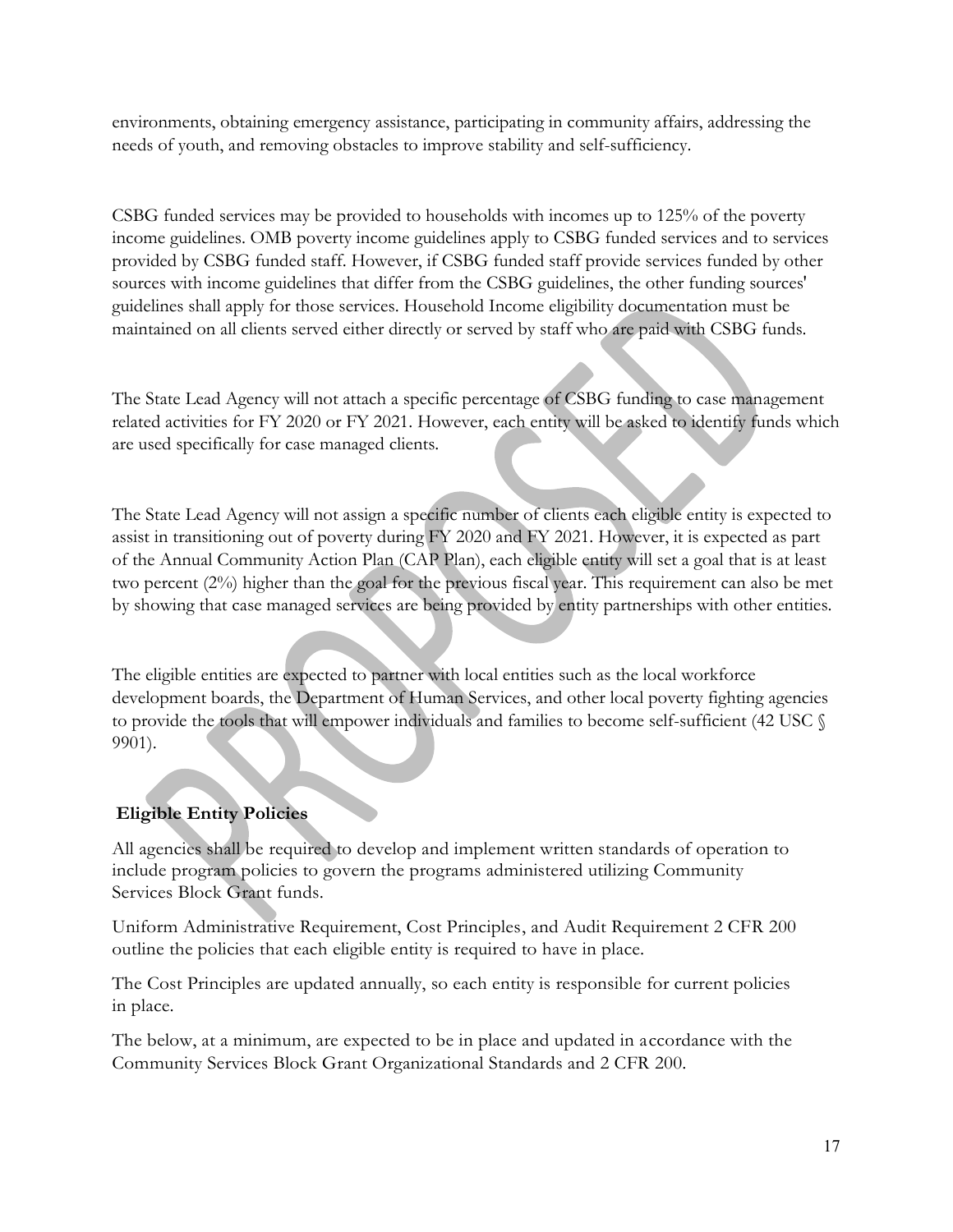- 1. Financial Procedures Manual
	- Travel Policy
	- Credit Card Policy
- 2. Human Resources Manual
- 3. Procurement Procedures Manual
- 4. Conflict of Interest Policy
- 5. Management Information Systems (MIS) Policy
- 6. Whistleblower Protection Policy
- 7. Records Retention
- 8. Security:
	- Physical (files/sensitive information)
	- Data

#### **Appeal Procedure**

Each eligible entity shall develop and implement an appeal procedure which outlines the method applicants should follow if they should decide to appeal any decision made regarding their eligibility determination and/or addressing claims of discrimination. The appeal procedure shall either be disseminated to each applicant prior to application or be posted in a conspicuous area within the agency in plain view of all potential applicants.

## **The Federal Hatch Act**

While employees of private nonprofit organizations are not generally subject to the Federal Hatch Act, certain employees of private, nonprofit community action agencies are because of the receipt of Community Services Block Grant funds.

#### **Codes of Conduct**

Eligible entities must maintain written standards of conduct governing the performance of its board members and employees engaged in the award and administration of contracts. No employee, officer, or agent shall participate in the selection, award, or administration of a contract supported by Federal funds if a real or apparent conflict of interest would be involved.

#### **Non-Discrimination**

The CSBG Sub-recipient is prohibited from discrimination based on race, color, religion, sex, age, national origin, and disability.

#### **Financial Management**

#### **Bonding and Insurance**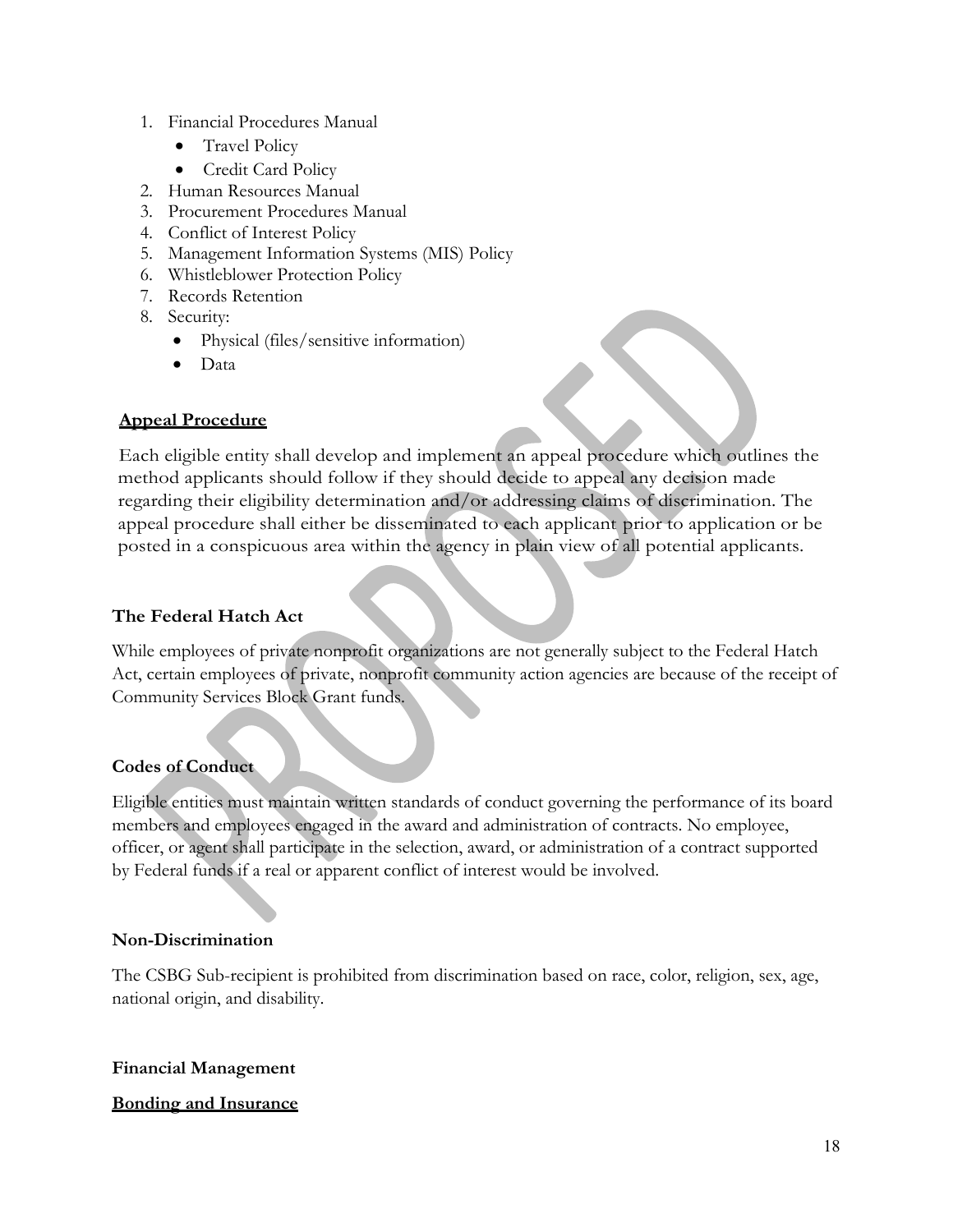Each entity is required to have a current fidelity bond providing coverage at a minimum ten percent (10%) of any funds received from the DCO/OCS in which the agency is liable for the reimbursement of Federal or State funds to the grantor. HHS reserves the right to require agencies to maintain adequate bonding and insurance if the current bonding or insurance is deemed inadequate to protect the interests of the Federal Government.

The eligible entity must, as a condition for the receipt of CSBG funds, secure fidelity bond coverage for appropriate eligible entity officials. Coverage must be secured for each person authorized to sign or countersign checks or to transport, maintain custody of, or disburse sizable amounts of cash (such as for payrolls) in the minimum amount equal to ten percent (10%) of the total funds awarded to be disbursed.

Prior to its initial agreement with the State Lead Agency for funding, each eligible entity shall submit assurance that this condition has been met. This assurance shall take the form of a letter from a bonding company or agent stating the type of bond, amount and period of coverage, positions covered, and the annual cost of the bond that has been obtained. The State Lead Agency must be notified by the eligible entity within thirty (30) calendar days of any changes in bonding coverage.

- The **Employee Retirement Income Security Act** of 1974 **(ERISA)** is a federal law that sets minimum standards for most voluntarily established pension and health plans in private industry to provide protection for individuals in these plans.
- The State Lead Agency also requires each eligible entity provide proof of adequate coverage under a Director's and Officer's policy.

# **Carryover Funds**

Eligible entities will be allowed to reprogram CSBG funds from their annual CSBG budget. Carryover funds must be obligated, expensed, and invoiced by the end date of the federal award to which the funds are attached.

# **Agency Annual Audit**

DCO/OCS requires the eligible entities to follow the guidelines outlined in 2 CFR 200 under Audit requirements.

In Addition to the 2 CFR 200 requirements, DCO/OCS requires the following:

- 1. A copy of the signed audit engagement letter between the entity and the auditor.
- 2. A copy of the payment (check copy/bank reconciliation showing proof of payment) to the auditor.
- 3. A timeline with updates from the auditor on completion date of the audit.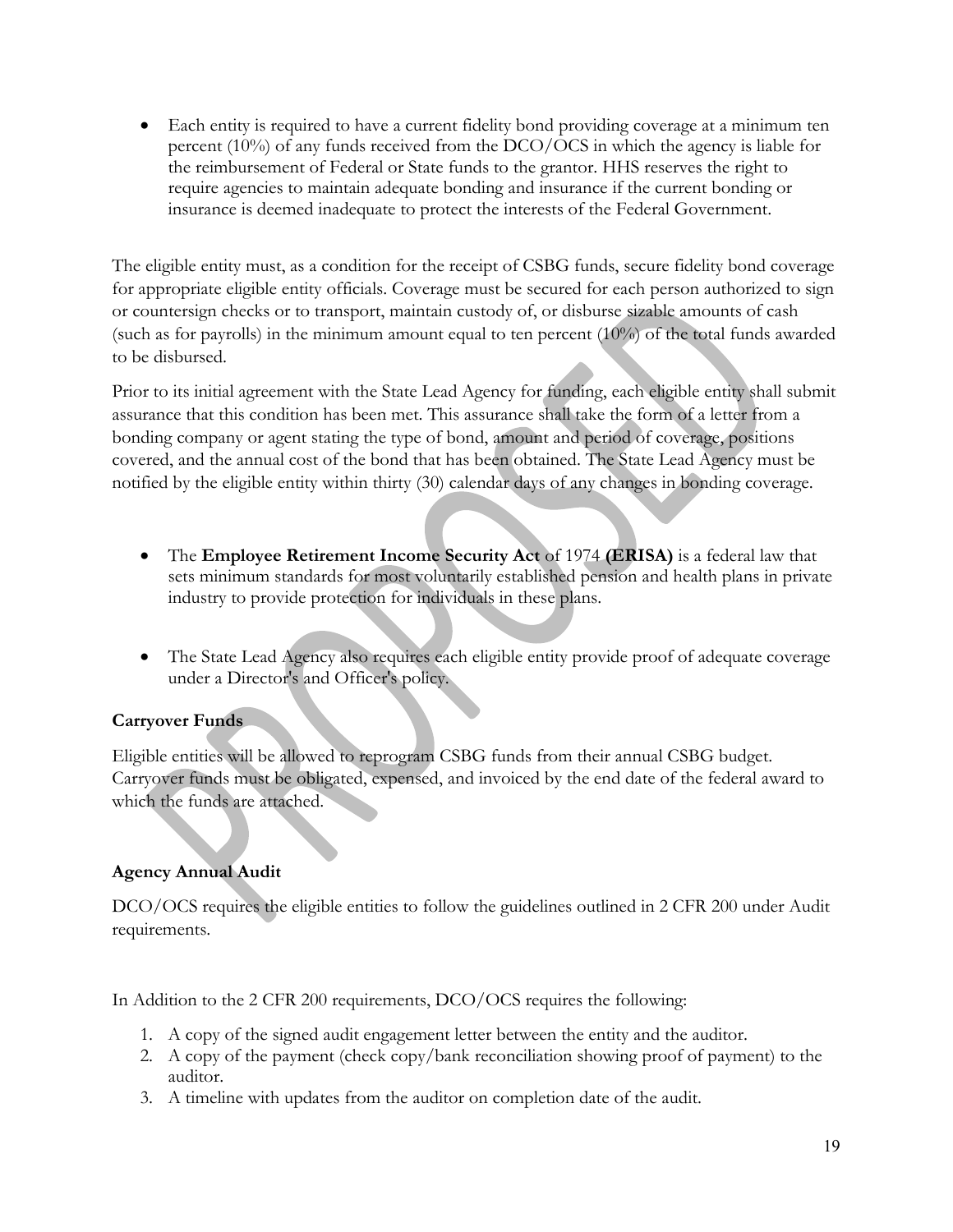4. A letter from the auditor showing date the audit will be presented to the board.

#### **Disallowed Costs**

In those instances, in which a sub-recipient cannot document the allowability of certain cited questioned costs that will meet the applicable federal or state laws, rules, regulations, or policies, the State Lead Agency will have no recourse but to disallow these costs. Once this determination is made, the sub- recipient will be officially notified by the State Lead Agency in writing of such a determination. The sub-recipient will be given thirty (30) calendar days from the date of the State Lead Agency's letter to remit the amount disallowed. The remittance must be paid from non-federal funds. (2 CFR 200)

#### **Debt Collection**

The debt collection process begins with the State Lead Agency's letter to the affected sub- recipient and establishes the debt owed to the State Lead Agency because of costs that were disallowed during the audit resolution process. The sub-recipient must remit the disallowed costs to the State Lead Agency within thirty (30) calendar days from the date of the State Lead Agency's letter. Those subrecipients who do not remit disallowed costs or within this time frame may be charged interest at the applicable prime rate on the debt starting the day after the due date of the remittance. (2 CFR 200)

#### **Purchase or Permanent Improvements of Real Property**

The use of CSBG funds are prohibited for the purchase or improvement of land, or the purchase, construction, or permanent improvement (other than low cost residential weatherization or other energy related home repairs) of any building or other facility except as defined in 42 U.S.C. § 9918 of the Community Services Block Grant Act.

#### **Termination of the Agreement, Reduction, or Suspension of Funding**

If the State Lead Agency elects to terminate, reduce, or suspend funding to the sub recipient, it shall do so in accordance with the provisions of U.S. Department of Health and Human Services, Administration for Children and Families, Office of Community Services Information Memorandum Information Memorandum 116.

#### **Hearing on Appeal**